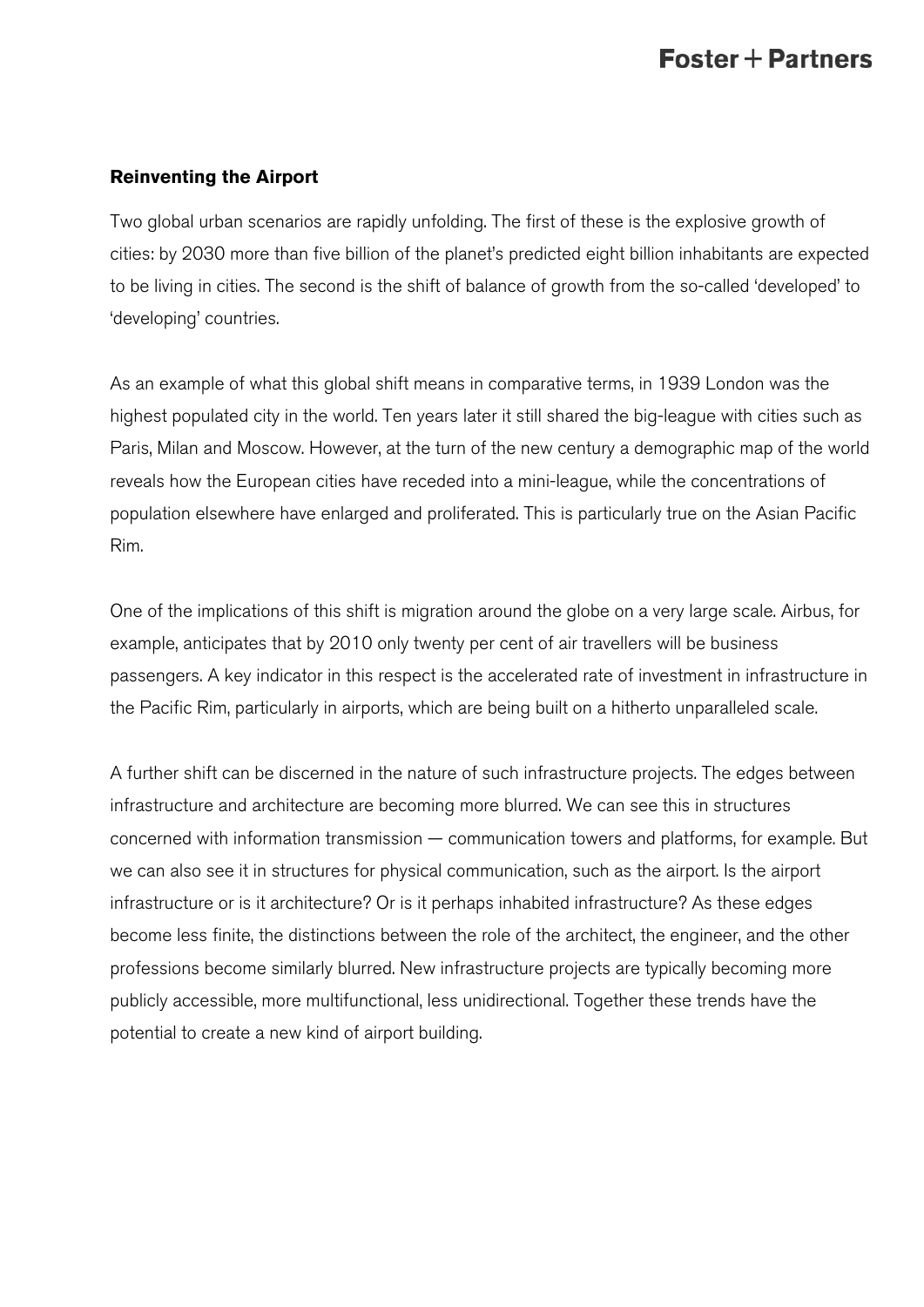The first generation of airports — such as Hong Kong's Kai Tak, Berlin's Tempelhof, or Le Bourget in Paris — were located close to the city centre. The combination of an earlier age of smaller aircraft and a predominantly low-rise building infrastructure was compatible with an embedded urban airport. However, the pattern with these and similar early developments is that the city, as it expanded, finally engulfed them. Kai Tak probably stretched this model to its logistical and technical limit. The dramatic approach path into the airport memorably wove in between the tower blocks that had grown up around it, giving rise to an 'urban myth' about Jumbo Jets landing with washing hanging from their wings, plucked from the balconies of nearby flats.

In London, the entrepreneurial vision that generated Heathrow's original Terminal One in the mid-1950s, and set the pattern for the first generation of large airports around the world, echoed the pioneering spirit of the London Underground in the 1930s. However, that impetus has been lost in the capital, and transportation projects habitually founder in the wake of an overdeveloped and stultifying bureaucracy.

London Heathrow, in terms of international passenger movements, is currently the world's largest airport, with some 40 million visitors per annum. It has evolved over the last 50 years from a military airfield and a cluster of canvas tents nestling amongst market gardens, into four major terminals on a site covering 1100 hectares. In European terms this rate of growth might be considered rapid, but in terms of contemporary Asia it is closer to a snail's pace.

Compare Heathrow with the pattern of Hong Kong's Chek Lap Kok, or Shanghai's Pudong. In one tenth of the time that it has taken London's airport to grow, Hong Kong has overtaken it by realising even more capacity in a single massive building. By 2040, the airport's planned passenger capacity, at 87 million passengers and 375,000 aircraft movements per annum, will be the equivalent of Heathrow and New York's JFK airports combined.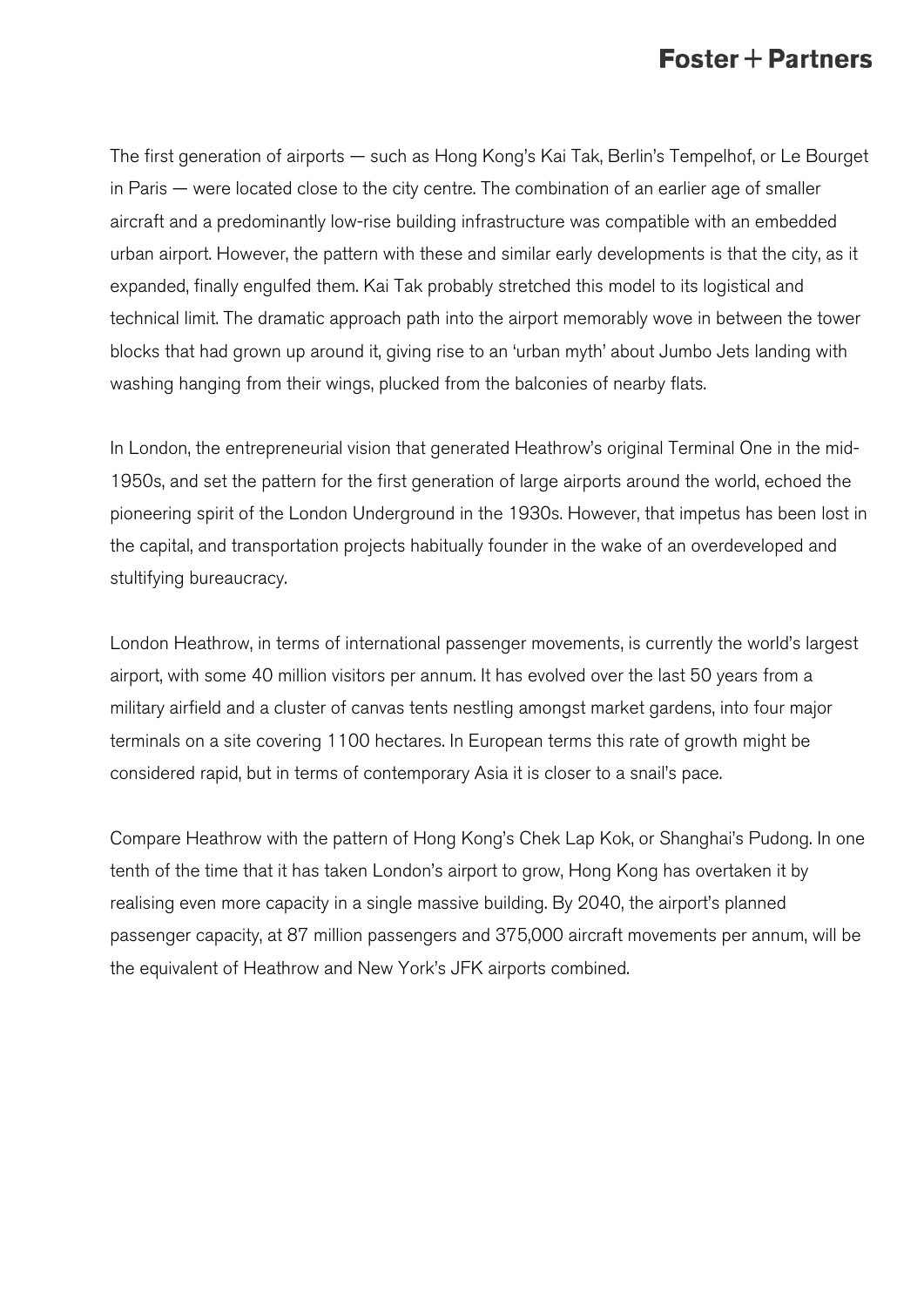In 1972 the British Airport Authority had the opportunity to anticipate the huge demands that would eventually be placed on Heathrow, and the transport infrastructure that serves it, and make a bold leap into the future. They almost did it. They identified a site at Foulness, in the Thames Estuary, to the east of London. Foulness, a former army artillery range, offered almost unlimited space - 50 square miles - on which to build a brand new airport, far from the restrictions of the city.

It was the opportunity to scoop up all of the facilities then existing at Heathrow, together with those that would eventually be provided by the 'second' London airport at Gatwick and what was to become - after 40 years of negotiation and public inquiries - the 'third' London airport at Stansted. Foulness would have been to London as Chek Lap Kok is to Hong Kong, and involved similar travel distances. But the opportunity was lost. Construction began in 1973 and was abandoned in the face of entrenched opposition in 1974.

The Asian experience is very different. In Hong Kong, when the time came to select the site for a new airport there was no available land. The site itself had to be created. But far from being an obstacle to development, it became instead the catalyst for the largest construction project of modern times.

In 1992, Chek Lap Kok was a compact mountain island rising out of the sea off the South China coast. In an ambitious reclamation programme that involved moving 200 million cubic metres of rock, mud and sand, the island's 100-metre-high peak was reduced to a flat seven metres above sea level and expanded to four times its original size. At 6 kilometres long and 3.5 kilometres wide, it is as large as the Kowloon peninsula.

From Chek Lap Kok, new road and rail links cross a causeway to Lantau to the south, and continue across two new bridges, including the typhoon-resistant Tsing Ma Bridge - the longest combined road and railway suspension bridge in the world - to reach Hong Kong itself. Thanks to the new railway line, three-lane highway, and Western Tunnel to Hong Kong Island, the entire journey between city and airport can be completed in approximately twenty minutes.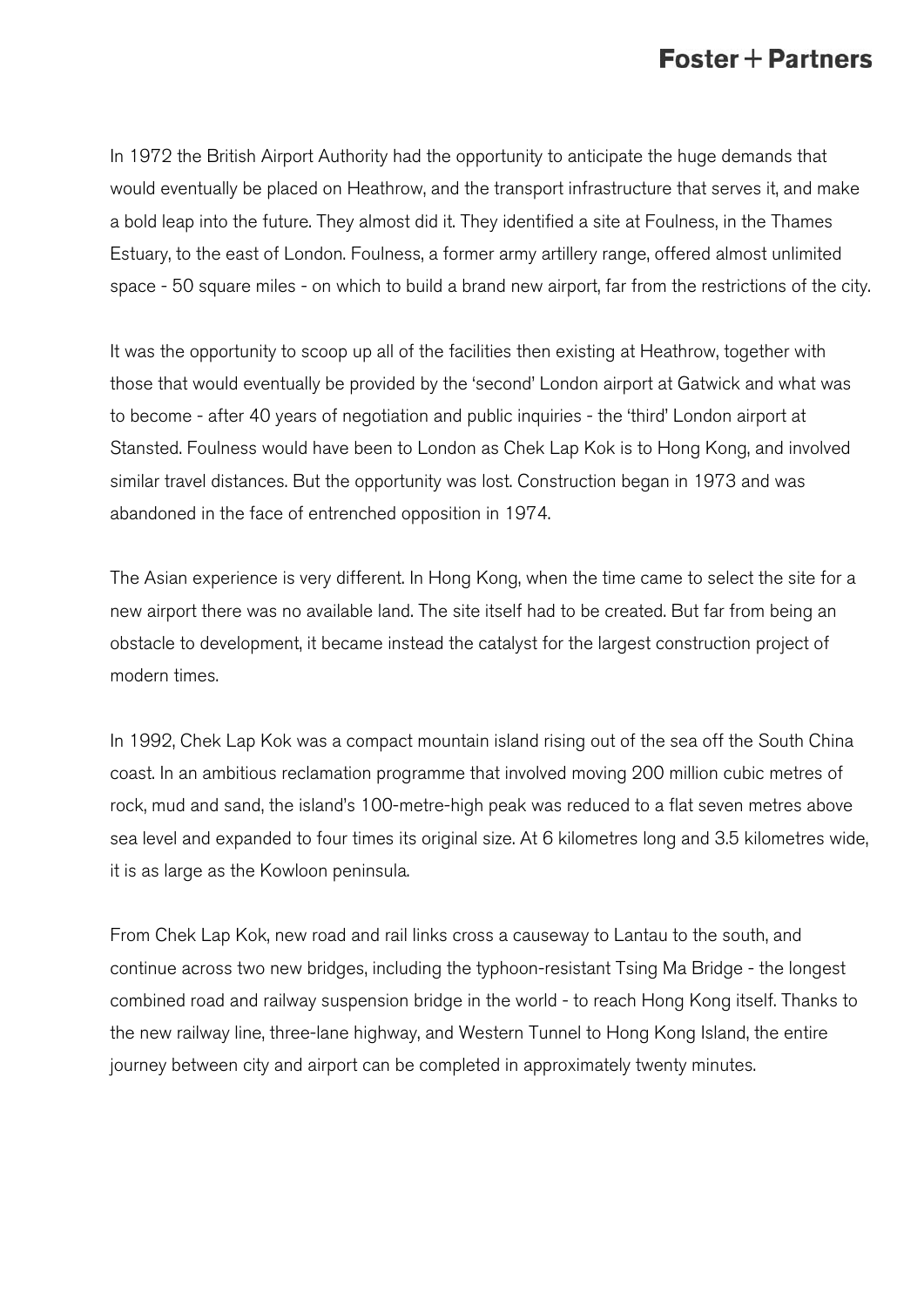In Hong Kong brand new physical infrastructure is already in place to support the airport's expansion over the next 50 years. Central London, meanwhile, has only belatedly begun to enjoy dedicated transport links to Heathrow. But even the Heathrow Express has to share ageing Intercity and suburban rail track, and the airport's planned expansion, in the form of Terminal Five, is mired (perhaps indefinitely) in an official inquiry.

As London contemplates the nostalgia of its past and trades on a physical infrastructure largely inherited from the age of the horse and cart - long before the onslaught of the car - Hong Kong, which is already less than four hours' flying time from half of the world's population, plans strategically for the reality of global expansion and major shifts of population.

In this new world view, airports are the symbolic gateways to a city. In the past these might have been the portals in the castle walls, the harbour quayside or the train terminus. The need to create imposing and symbolically important structures to celebrate these points of arrival and departure would seem to be a constant over time, from antiquity to the present.

In the newest generation of airports the gateway has to be pushed well beyond the city limits and linked with an umbilical cord of rapid transit. The more remote location not only protects the environment of the core of higher density cities, but creates the opportunity for the airport to expand as a destination in its own right. The rapid transit system can be suppressed below ground and emerge into the heart of a city. Our expansion of the Kowloon Station to accommodate some 80 million passenger movements a year to and from China is also a gateway to Hong Kong and part of the wider network of ground transportation supporting the airport.

During this shift from centralisation to decentralisation in airport design we have witnessed a passing phase in which individual airlines have commanded their own customised terminals. But the almost universal model of an airport in the Western world is one of incremental, ad-hoc growth. Heathrow remains London's principal airport. And although facilities at Gatwick and Stansted are growing, Heathrow is still expected to expand on its original site by adding yet more terminal buildings.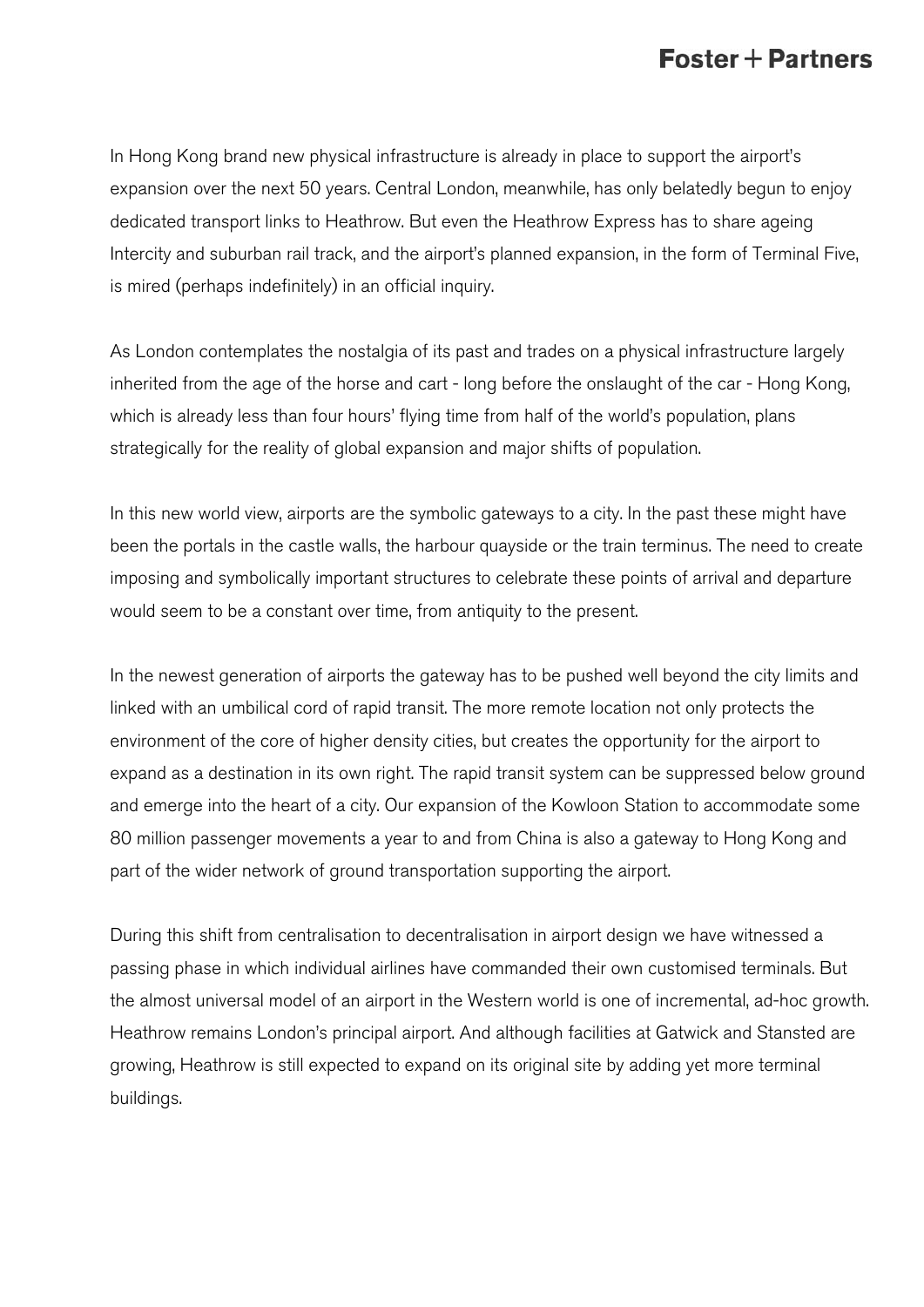I can recall the previous head of the British Airport Authority, Sir Norman Payne, reflecting on nearly twenty years experience of London's airports by saying that not once had any of the terminal buildings expanded in the way that their designers had planned. All their predictions had proved to be obsolete, rapidly overtaken by events. At Heathrow the end result is a non-finite architecture of individual structures, each in a state of continuous change and growth, with new ones being squeezed in wherever possible; the only limiting factors in this cycle being land and runway capacity. As a result, Heathrow is closer to the 'concrete jungle' of a 1960s' new town than to the planned development of Chek Lap Kok or Osaka's Kansai.

Perhaps the same tendencies will eventually overtake the thrusting Asian economies. Meanwhile the architectural rules are being rewritten by the sheer scale of these single-large-volume buildings, which have evolved from a combination of political will and the appetite to invest in a fresh start. At this size they pose unprecedented challenges and opportunities.

I can trace the lineage of our projects for the airports of Hong Kong, Shanghai and Bangkok back to our design for Stansted, which we began in 1981. But they are not simply bigger versions of the same concept: they are transformed by their mega-scale.

They are also rooted in the thirteen-year collaboration we enjoyed with Buckminster Fuller before his death, in 1983, which influenced our projects during that time and beyond. This is true not only of those projects that were recognisably geodesic in form, such as the Knoxville Energy Expo and the Climatroffice, but also of the deep-plan office projects, such as the Willis Faber & Dumas Headquarters in Ipswich. Aside from an intrinsic concern for the relationship of mass and volume to the building's energy equation, Bucky's influence liberated our attitudes to scale, size and repetition.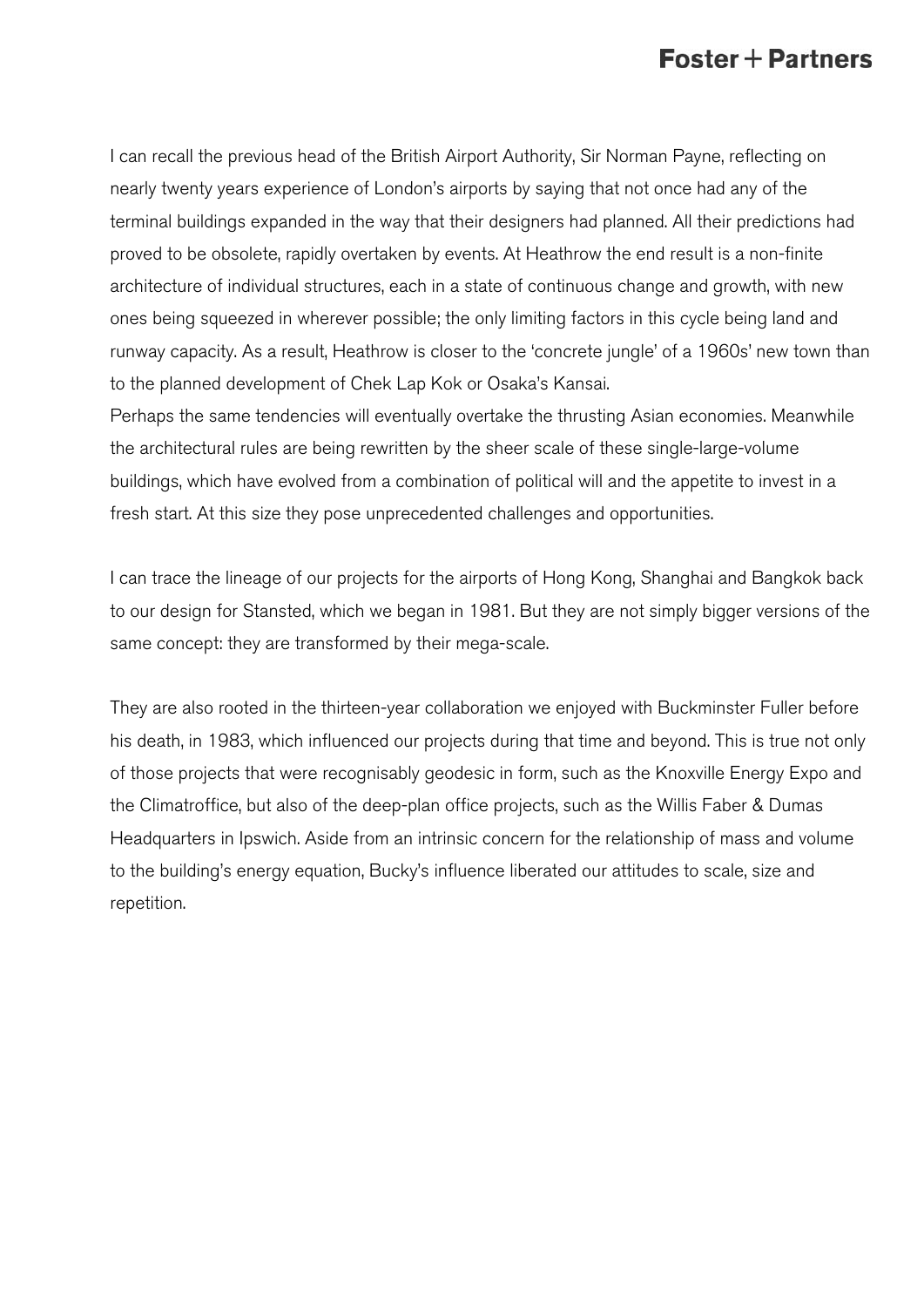The Climatroffice project, dating from 1971, points to a direction where the architecture is determined by a world of 'interiorised' buildings, which live within an envelope so diaphanous that its presence is perceived as being closer to the sky or clouds than to any conventional structure. The form of this minimal envelope is a manipulation of Bucky's optimum sphere, which can envelop the maximum volume within the minimum surface area. It is the sheer scale of the single volume membrane that reverses the traditional hierarchies. The mechanisms for creating order, orientation and routes through the interior space are independent of the enclosure, which from inside and out is anonymous and without scale, except for that of its surroundings which are reflected on its skin.

The vast new airport terminals have some characteristics in common with these Fuller-influenced visions. The form of an airport terminal is of necessity extruded to provide linear frontage and although the exteriors are closer to a traditional building, the interior is increasingly determined by an architecture of individual buildings housed beneath the protective umbrella of a vast lightweight roof. This is an approach that we pioneered with the design of Stansted, which has subsequently become a model for airport terminals worldwide.

When we planned Stansted, we questioned, at the most fundamental level, the nature of a terminal building. Before Stansted, every large terminal essentially followed the same model: the structure would carry huge amounts of ductwork at roof and ceiling level to move large volumes of conditioned air; and there would be a reliance on artificial lighting, which generated a great deal of heat, and in turn required more cooling, with increasingly large ducts and more and more refrigeration plant. Furthermore, all that equipment had to be supported at roof level, and so the structure had to be enormous. The whole arrangement was incredibly wasteful of energy and other resources.

Stansted represents a departure point, one that was achieved by demonstrating that the old order of the 'serviced shed' could literally be turned on its head. At Stansted, the heavy engineering of mechanical plant rooms, metal ducts and supporting structure that made up the traditional roof are all relocated in an undercroft below the concourse level.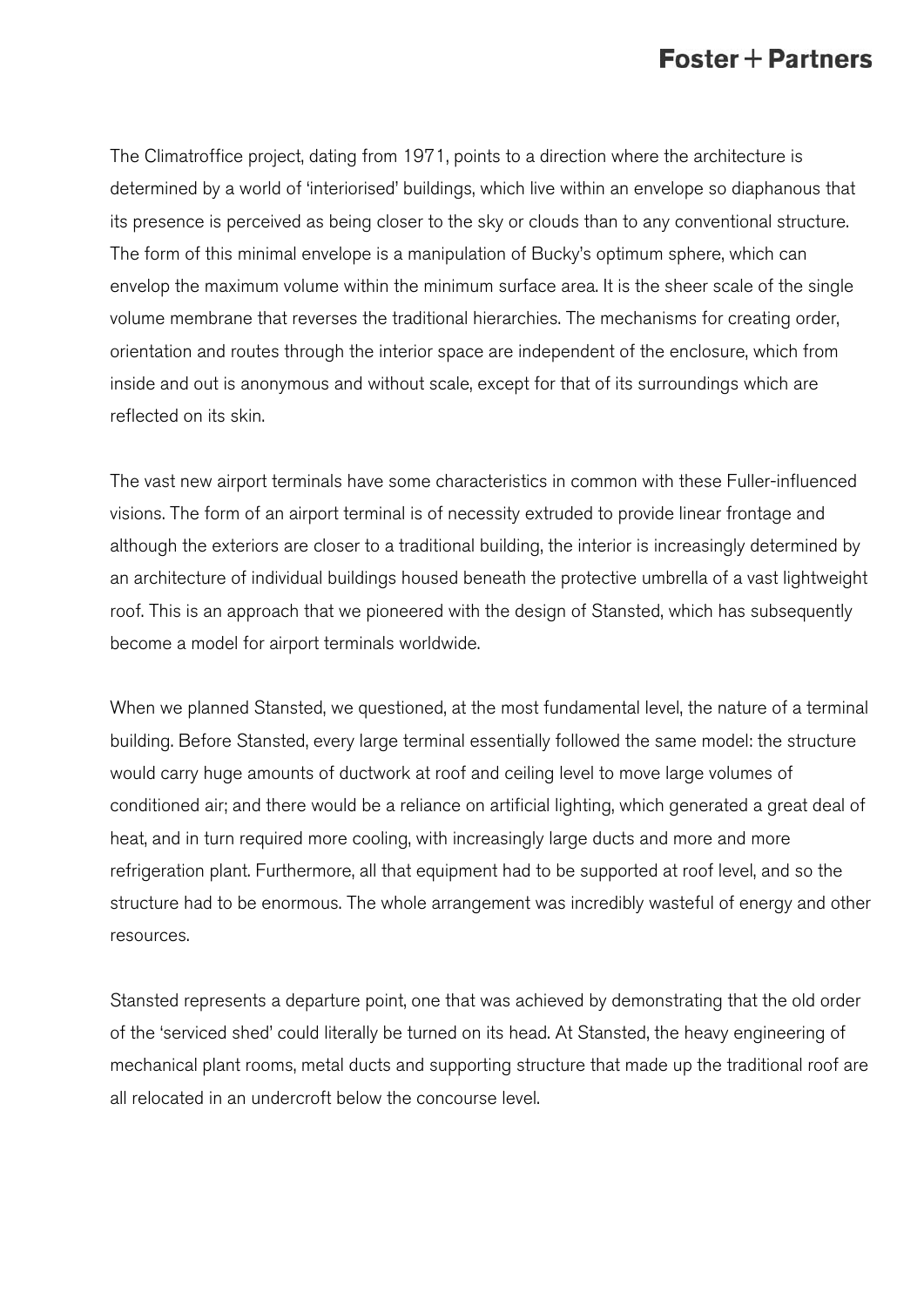The undercroft is really the engine room of the building. It contains all the baggage-handling and environmental engineering plant and runs beneath the entire floor of the concourse, where it can easily be accessed via a service road. The heating, ventilating, air-conditioning and artificial lighting distribution systems that would in the old days have run through the roof space are all contained within the 'trunks' of the buildings tree-like structural columns as they rise up through the floor. The result is a lightweight membrane roof, which is freed simply to let in natural light and keep out the weather.

Flexibility for change is a vital consideration in such a volatile and expanding industry. This is another reason for the services undercroft. It is analogous to the void beneath a highly serviced office floor, which enables you to reconfigure the cabling to suit different layouts and changing technology. The headquarters building we designed for Willis Faber & Dumas, in Ipswich, in the early 1970s, was the first in Britain to be equipped with a raised 'aircraft floor'. Before Willis Faber it was only computer rooms that had a void below the floor for cabling; and Willis Faber is the only British insurance company not to have been forced to move into a new building in the 1980s in order to accommodate new communications technology.

The difference between these two examples is simply one of scale. Instead of cables, in the services undercroft one is presented with the possibility of moving or replacing the hardware of baggage handling systems, electrical generators and heating and ventilating plant. As an example of how far this principle can be stretched, at Stansted it was possible to insert a mainline railway station in the undercroft (for a direct link to the city) without disruption, even after the building had started on site.

A terminal building is in some ways also analogous to the aircraft it serves. The investment in a modern aircraft is so great that prolonged downtime for maintenance or upgrading is simply unaffordable. This has design implications. The engines, for example, have a relatively short design life when compared with the airframe, and will be replaced many times in the lifetime of an airliner. So in a modern aircraft, such as a Boeing 747, they are located in separate pods under the wing for ease of access and maintenance. This is in contrast to an earlier generation of aircraft, such as the Comet, where the engines were embedded into the airframe itself making them very difficult to access.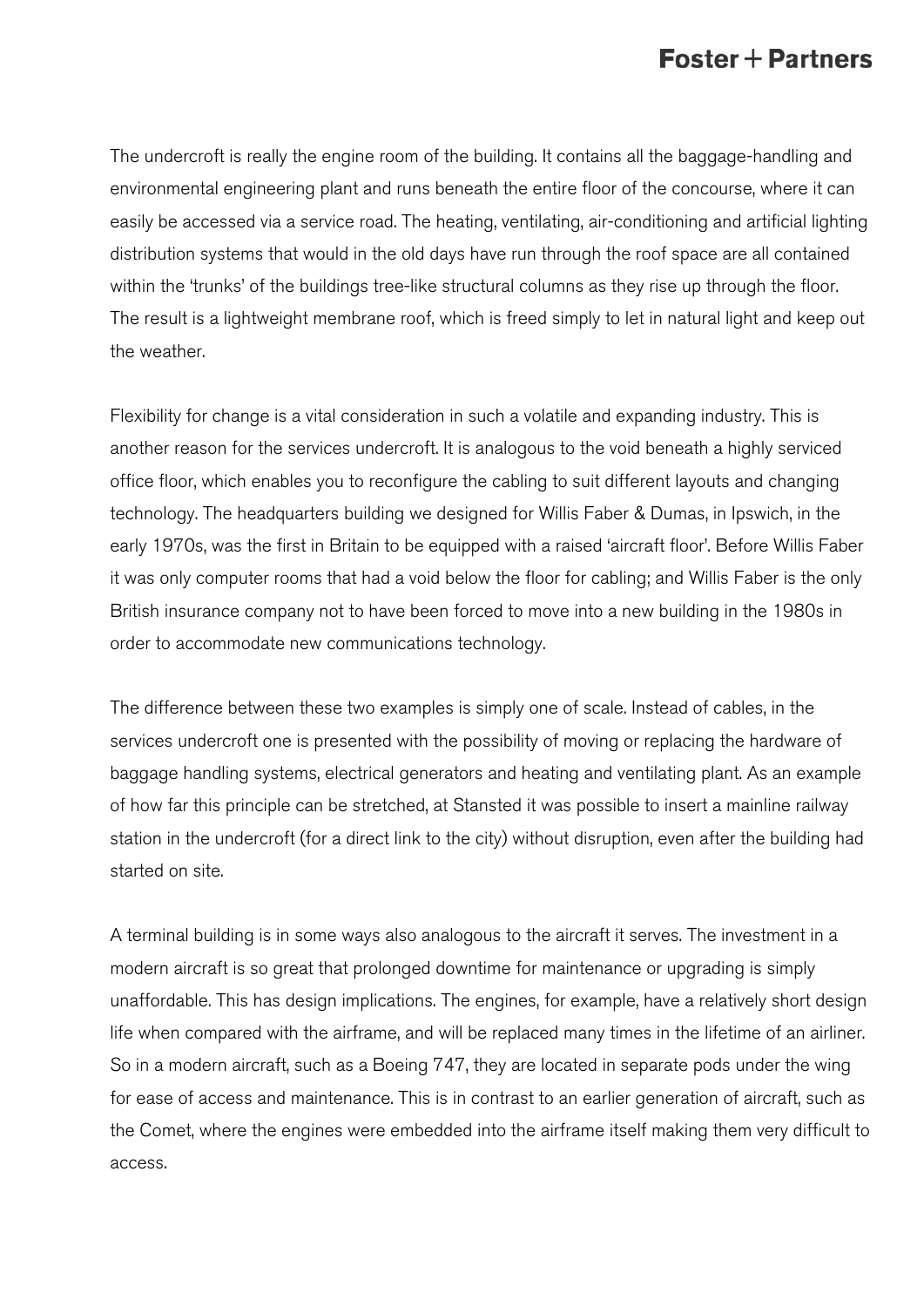The modern terminal is locked into a complex international network of flights and connections and is even more sensitive to downtime. It is a 365-days-a-year, 24-hours-a-day operation. The roof of the old style terminal with its short-life elements such as mechanical equipment and light tubes sandwiched between structure and suspended ceiling was a maintenance nightmare. It was also a serious safety hazard, as the tragic fire at Dusseldorf airport, in April 1996, demonstrated. In that instance, a fire began in a flower kiosk and spread rapidly through the ceiling void of the arrivals hall, quickly engulfing the terminal. The advent of the undercroft solves all these problems.

There is no doubt that the quality of light and views in a terminal building contribute towards making it more friendly and spiritually uplifting. Added to that, this arrangement also uses much less energy, which is good news both for the environmentalists and the accountants.

At Stansted's natural light floods into the concourse through the glazed perimeter and apertures in the roof vaults. Suspended beneath the vaults are daylight reflectors, which shield the apertures and bounce light upwards onto the ceiling so that it is reflected indirectly at floor level. There is no 'black hole' effect at night. At dusk, as outside lighting levels diminish, artificial lighting hidden at the base of the 'trees' is projected onto the underside of the reflector so that the whole surface glows.

The principle of a single lightweight roof flowing freely over a multitude of different activities makes a quantum leap in the new generation of airports that we have designed for Hong Kong, Shanghai and Bangkok.

The essence of these new large terminals, following the Stansted pattern, is a single roof, flowing freely over a fertile ground plane, on which fully-serviced instant buildings can grow within a tempered climate of unbroken space. The possibilities opened up by this evolutionary response to the realities of mass air travel can be grasped as a civic opportunity, or merely exploited for their commercial potential. In the tradition of the great nineteenth-century railway stations these new terminals are the noble halls of our age, evoking a sense of occasion and bringing a new thrill to air travel.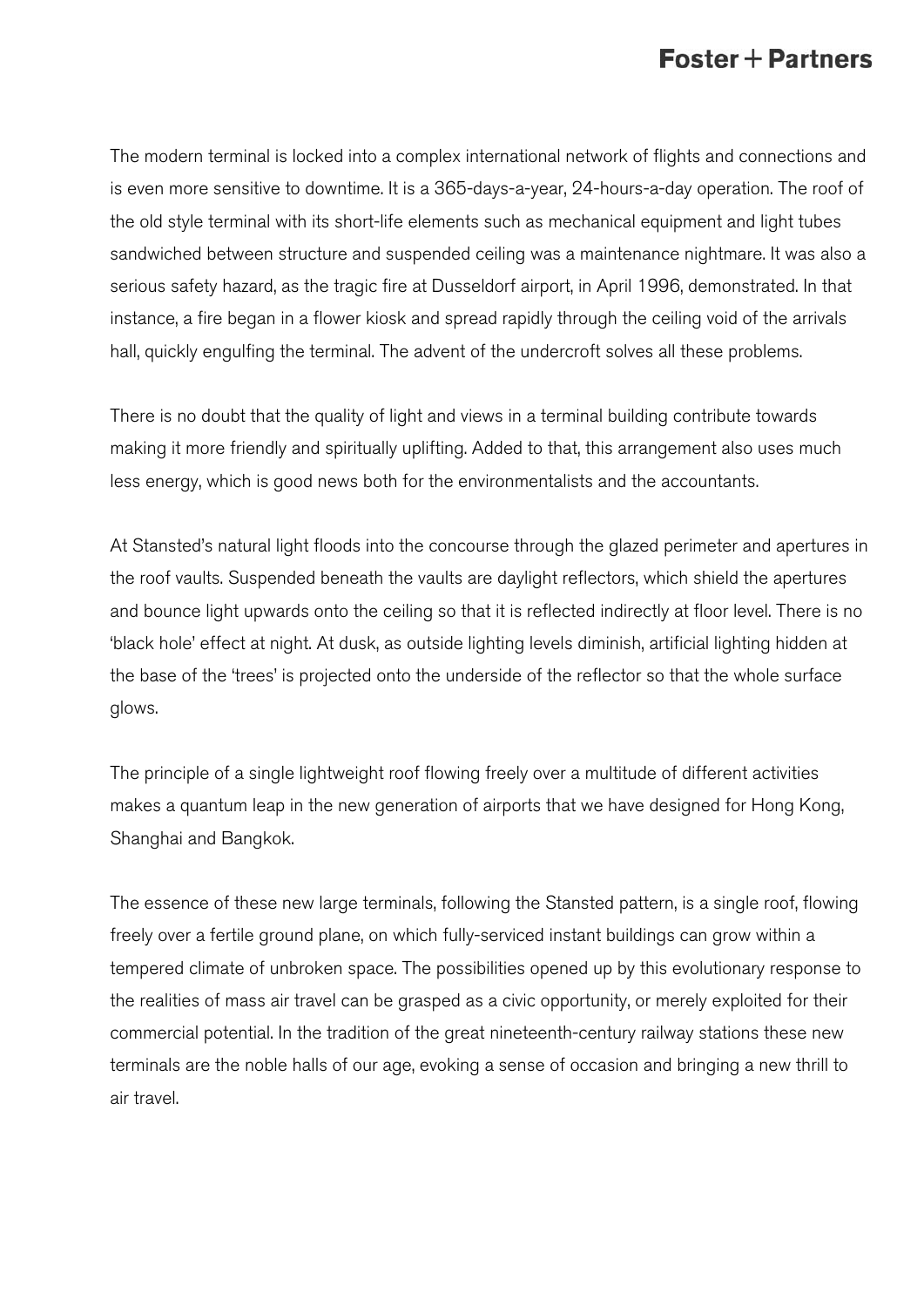For many people, however, air travel has become a stressful and confusing experience. In recognition of that fact, the terminal buildings at Stansted and Chek Lap Kok, are designed to make the traveller's experience as calm and pleasant as possible. Knowing that one can find one's way contributes greatly to this sense of wellbeing. The guiding principle was to ensure that the concourse would be a clear logical zone, and that movement through the building, from landside to airside, or vice-versa, would be as far as possible in a straight line, and at a constant level.

At Stansted, for example, you proceed in one fluid movement from the set-down point, to the check-in area, security and immigration controls to the departure lounges, from where you can see the planes standing on the tarmac. From there you are taken via an automatic tracked transit system to the pavilion-like satellite buildings from where you board your aircraft.

In the process you experience two architectural orders. The primary order is the lattice-shelled roof, which is supported on the outstretched branches of the 'trees'. The smaller, secondary, order is the flexible system of free-standing enclosures such as shops, banks, and bars which inhabit the space. There are none of the infuriating changes of direction and level that disfigure most major airports.

In Hong Kong, the airport's natural setting is spectacular. To the south is the backdrop of the Landau mountains, while to the north, across the water, are the New Territories, also with mountains in the distance. Wherever passengers are within the building, they can enjoy unimpeded views out. The glass sides of the terminal are purposely left clear up to a minimum height of four metres, and clutter throughout is eliminated so that sight-lines are never blocked. The design accentuates natural orientation far beyond the airport itself: you can see the land, the water, and glimpses of the road and rail bridges in the distance, from the terminal; and you can see the aircraft. You know whether your plane is waiting on the 'land side' or the 'water side' and can orient yourself accordingly. This elemental approach, quite different from the claustrophobic boxes and tunnels that characterise so many airports, brings a sense of pleasure and drama back to flying.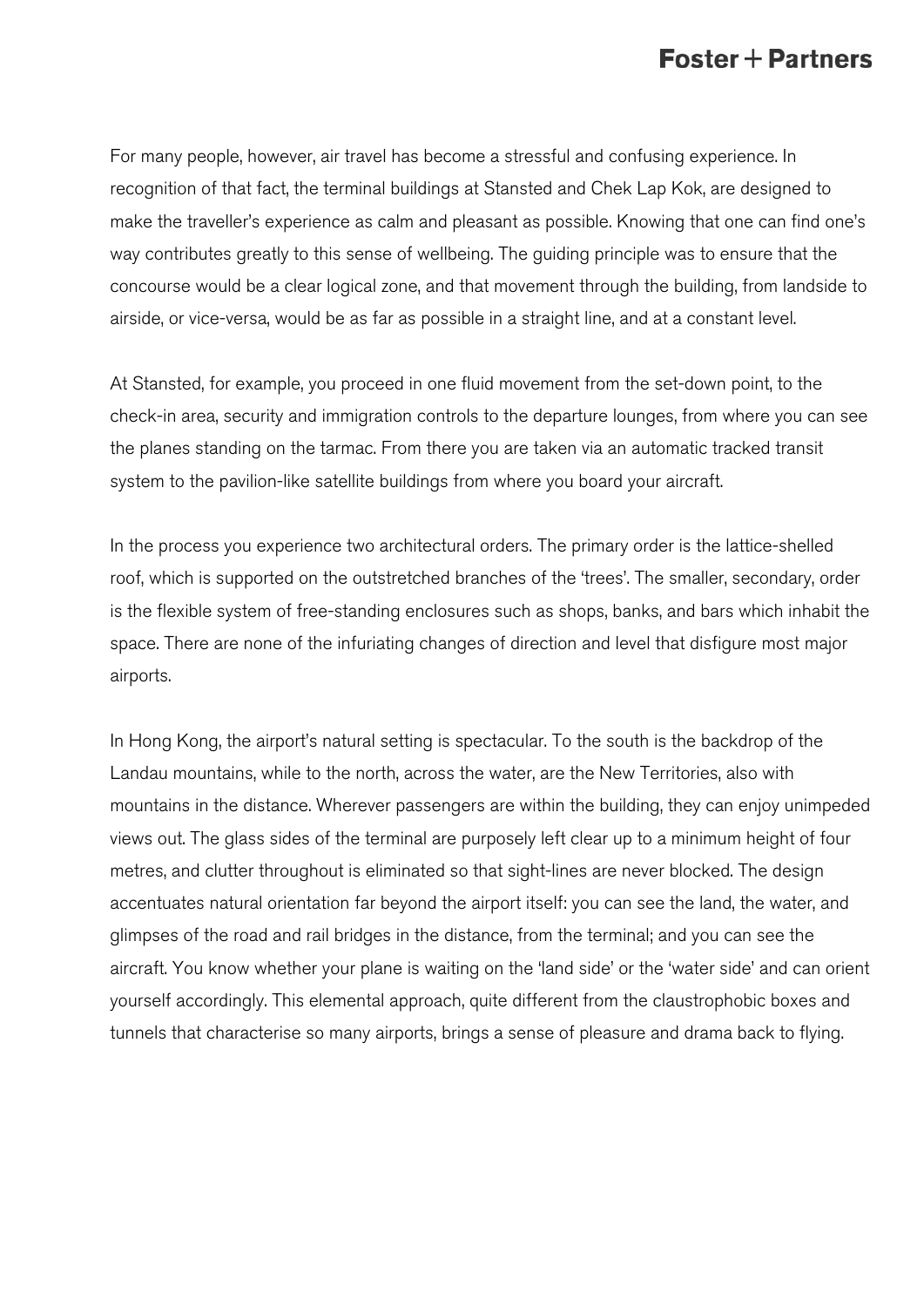The lessons of Stansted and Chek Lap Kok are that unimpeded views of the airside and landside, together with the natural order provided by a clear structure, can dramatically reduce the need for complicated signage systems or colour codes. In that sense they are 'analog' rather than 'digital' buildings, in so far as, like a traditional watch-face one can read them instinctively at a glance: there is no awkward conversion process from sign to route. Instead of a seemingly life-threatening maze the experience can be friendly, direct and reassuring. Of course, the ultimate clarity of direct movement will always be modified by the inevitable barriers of customs, immigration, security and a degree of retailing. But these buildings are still very much open in spirit.

It is difficult to comprehend the scale of these buildings. Hong Kong's new terminal is so large that - like the Great Wall of China - its distinctive Y-shaped plan-form is clearly visible on satellite photographs. At 1.27 km long, and with an area of 516,000 square metres, the terminal building is the largest enclosed public space ever made. Its roof covers 18-hectares - approximately the same area as London's Soho district. Within that, the baggage hall is large enough to contain five Boeing 747s wing tip to wing tip; you could drop Wembley or Yankee stadiums into it and still have room to spare. And the terminal's plant room alone, at 62,000 square metres, is large enough to contain Stansted's concourse twice over.

But although Chek Lap Kok is a huge building, in reality it can be thought of as quite compact, because it covers a very small footprint compared with the equivalent four terminals at Heathrow, while providing about 48 per cent extra space.

Nonetheless, the logistics behind the management of design and construction at this scale are awesome. To give just a few examples: the detailed design of the superstructure, including the roof, generated a print run of 125,000 drawings — in excess of 100,000 square metres of paper; at the peak of construction, there was a workforce of 21,000 on site; and the sheer size of this temporary community, and its isolation from the mainland, led to the creation of a 'smart card' cash-less society, based in a sizeable settlement of instant short-life hotels, offices and restaurants which sprang up on the island.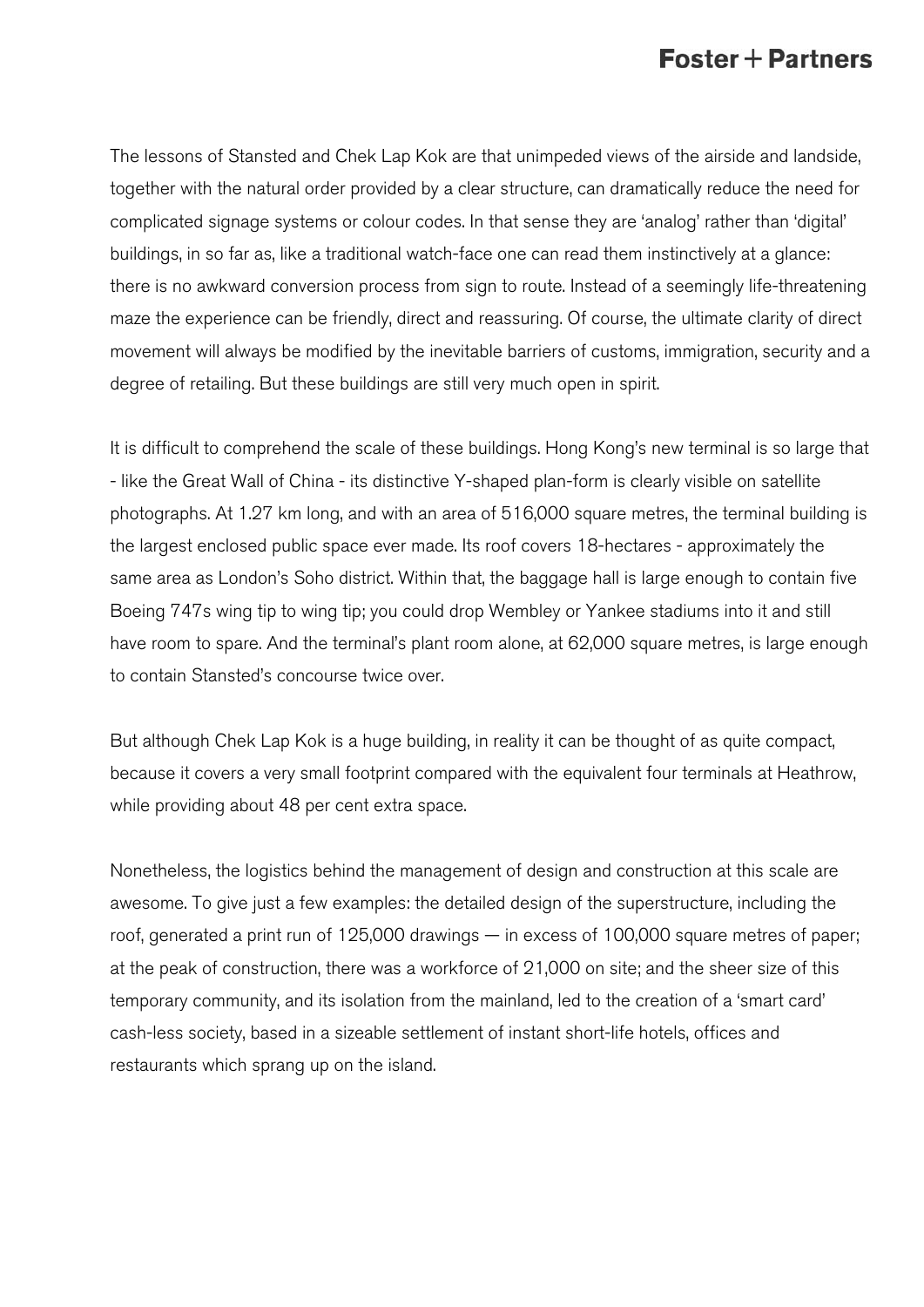It is rare to encompass such extremes of scale and diversity in a single project. Moreover, all this was achieved at staggering speed. A total design that coordinated all the details of the airport's functioning, from aircraft parking to air conditioning, from security to shopping, was completed in just 21 months. Then, despite its heroic scale, and the fact that all building supplies had to be ferried to the island by boat, the building's superstructure took only 36 months to complete.

But perhaps the ultimate example of thinking big in Asian terms is the move from the old airport to the new. For a time they ran the two in parallel, while they tested the new airport's technical systems. Once they were satisfied, they changed from one to the other overnight. The whole operation was achieved within six hours. The logistics of that, in terms of moving people and equipment, are truly staggering.

The airport on this new scale assumes many of the properties of an urban settlement, which raises further questions of social responsibilities. Are the prime public spaces the equivalent of a city's main square? Are they to be protected, or squandered like so many places that become saturated with billboards and retailing? Should this inside world be subject to controls and restrictions similar to those that have evolved to cope with urbanisation in the world outside? Or is the terminal to be regarded as a cross between a department store and a theme park? Will the fake, half-timbered 'ye olde pub' that unfortunately graces one London airport ultimately find its equivalent inside an Asian terminal: perhaps a Chinese restaurant in the guise of a plastic junk afloat in space?

Significantly, the British Airports Authority presently makes as much money from retailing as it does from its airport business. Gatwick, for example, attracts half a million visitors a year: many more than go there to take a plane. These are not people going to meet somebody, or to say goodbye – they are just going to the airport to shop. Together, the BAA terminals contain more than 60, 000 square metres of retail space. Equally significantly, Chek Lap Kok's shopping centre  $-$  which covers an area the size of the original airport at Kai Tak  $-$  is the only one in Hong Kong with one hundred per cent occupancy.